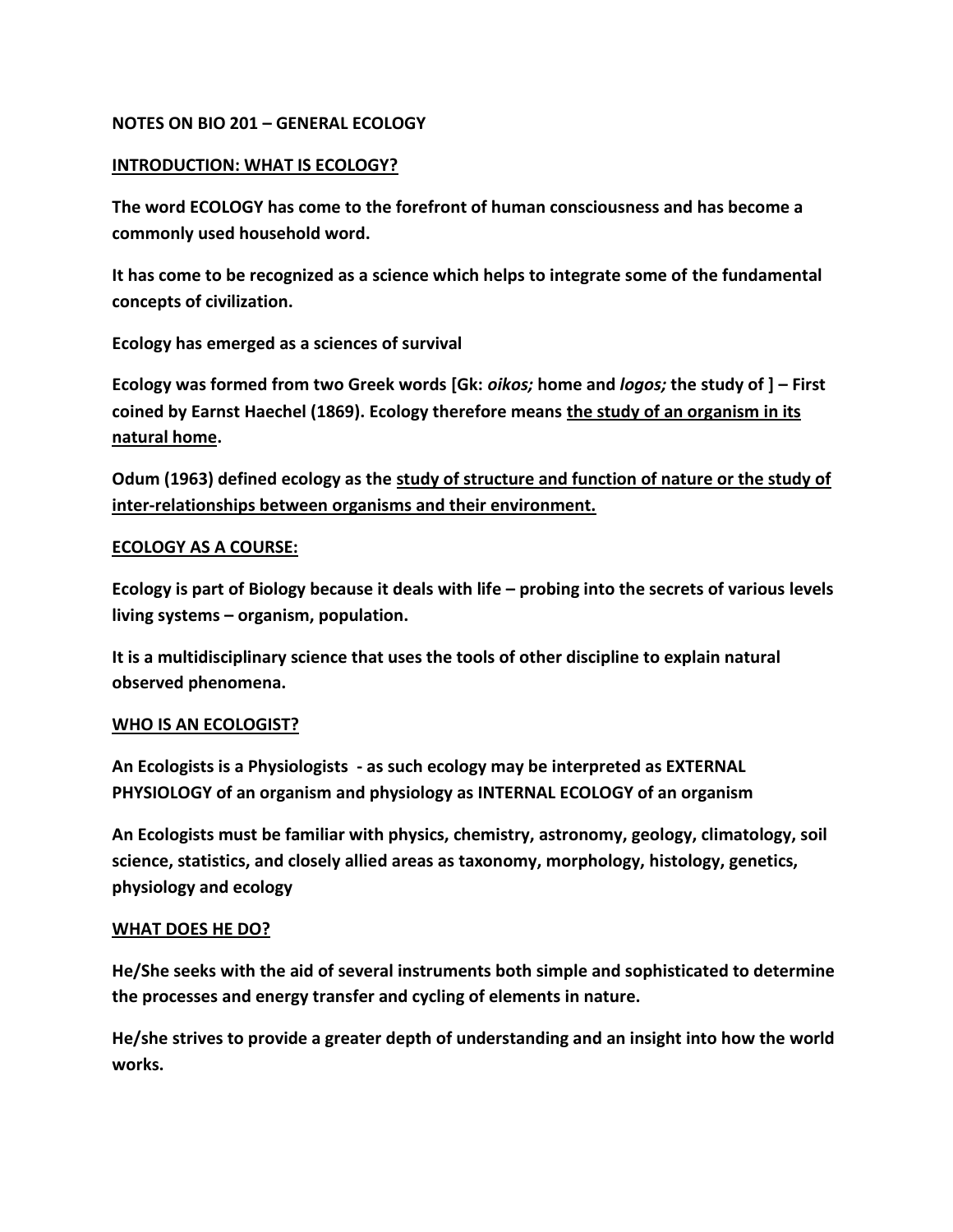### **HIS TOOLS:**

**Here are some of his tools, though the list is not exhaustive: tracer methodology, spectrometry, colorimetry, chromatography, remote sensing, mathematical modelling, computer technology**

### **BASIC ECOLOGICAL CONCEPTS**

**There are 4 basic principles of ecology"**

- **1. The system of ecology is huge (ecosystem) and it contains a network of interrelations of its parts.**
- **2. These interrelated network is inclusive of a structure that contains both the abiotic and biotic composition (environment).**
- **3. The networks present in the ecological system has a control of the energy flow and also in the flow of nutrients.**
- **4. Energy from our solar system has a control over the flow of all the nutrient and energy.**

### **ECOLOGY SEEKS TO EXPLAIN**

- **Life processes and adaptations**
- **Distribution and abundance of organisms**
- **The movement of materials and energy through living communities**
- **The successional development of ecosystems**
- **The abundance and distribution of biodiversity in context of the environment**

**Emanating from these 4 basic principles are many basic ecological concepts developed in order to study this complexity: Habitat; Population; Territories; Community; Ecosystem**

### **SCOPE OF ECOLOGY: (coverage)**

**Ecology has a wide scope of coverage and is significant in many fields such as range, forest and game managements; agriculture – livestock raising; fish culture; conservation of land and its products (minerals, soil, vegetation, water); space ecology; problems of increasing population; pollution; urbanization; town planning; disaster mitigation.**

**SUBDIVISIONS OF ECOLOGY: There are two artificial divisions AUTECOLOGY and SYNECOLOGY**

**AUTECOLOGY: This is the study of interrelations of individual organisms with the environment or environmental physiology or ecophysiology or ecophysiological ecology. It is**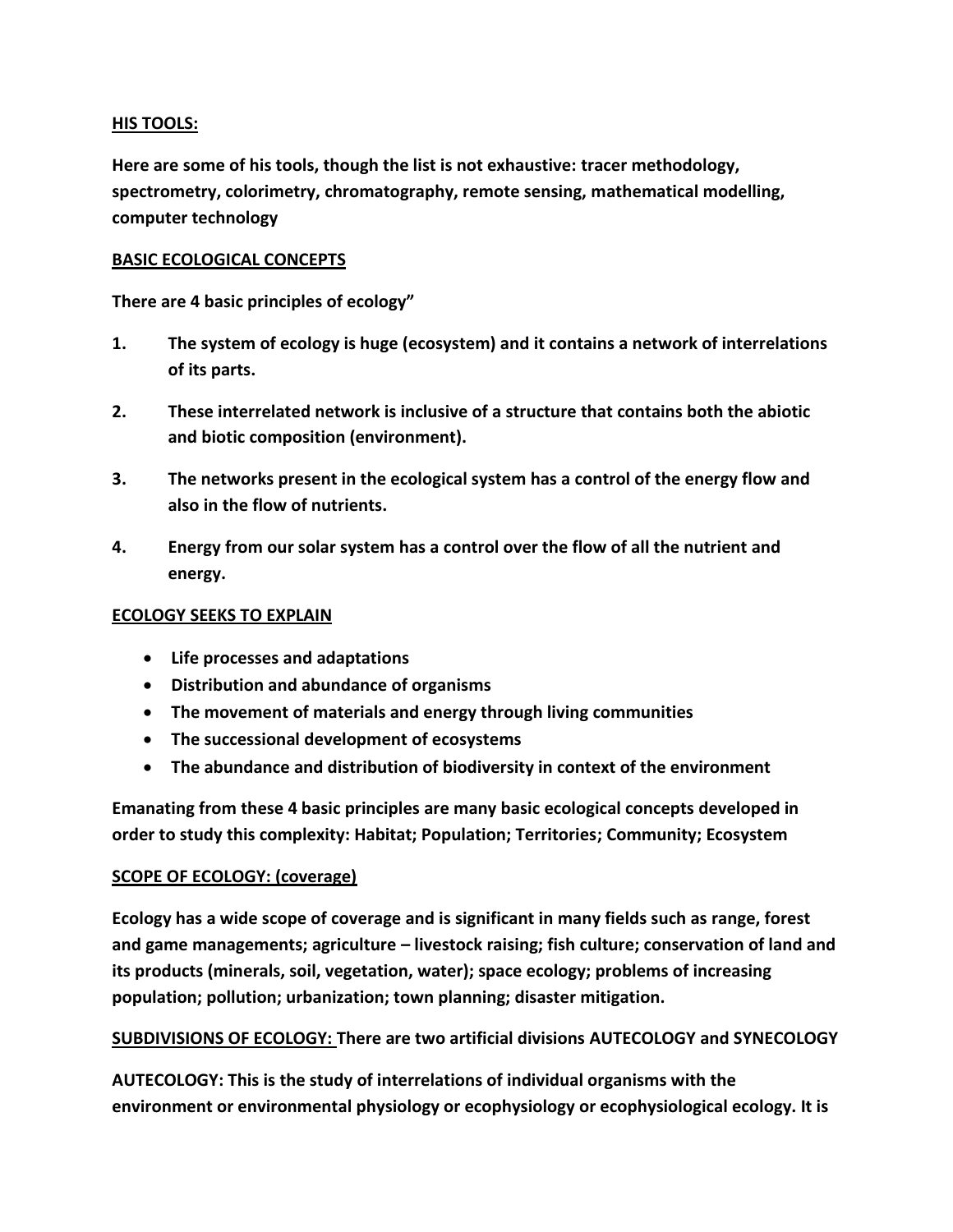**the level of integration between the environment and the individual. It is experimental (field and laboratory).**

**SYNECOLOGY: The study of groups of organisms i.e. community. It is descriptive but also can be experimental with the aid of tools such as computer and radioactive tracers. It is subdivided into aquatic and terrestrial; Terrestrial includes Desert, Grassland, Forest and Aquatic includes Freshwater, Brackish and Marine water.**

**Through the concept of Tansley (1935) the divergence between autecology and synecology were brought together. The concept states that "all organisms are interacting with one another and also with the abiotic elements of their environment in an interrelated system. This means that organisms and environment form a reciprocating system. There is a give and take between these two systems with the action or inaction of one system having impact on the other system.** 

**From this concept therefore emanates three main levels of integration in ecology:**

- **i. Individual**
- **ii. Population – Communnity**
- **iii. Ecosystem**

**These are referred to as the basic units of ecology especially the ecosystem.**

**POPULATION: An aggregation of individuals of the same species in a continuous area which contain no potential breeding barrier.**

**COMMUNITY: A group of interacting populations in a given habitat. Usually restricted to organisms of similar size and life habits e.g tree community, insect community, bird community, human community.**

**BIOME: Several interacting communities**

**ECOSYSTEM: abstraction of many separate ecosystems with similar characteristics.**

## *INDIVIDUAL LEVEL OF INTEGRATION IN ECOLOGY:*

### **ECOLOGICAL NICHE and HABITAT:**

**NICHE: The most widely accepted definition was one by Hutchinson (1957) – The NICHE is the set of BIOTIC and ABIOTIC conditions in which a species is able to persist and maintain stable population sizes. Two issues are recognizable from this definition (a) functional role of an organism (b) its position in time and space.**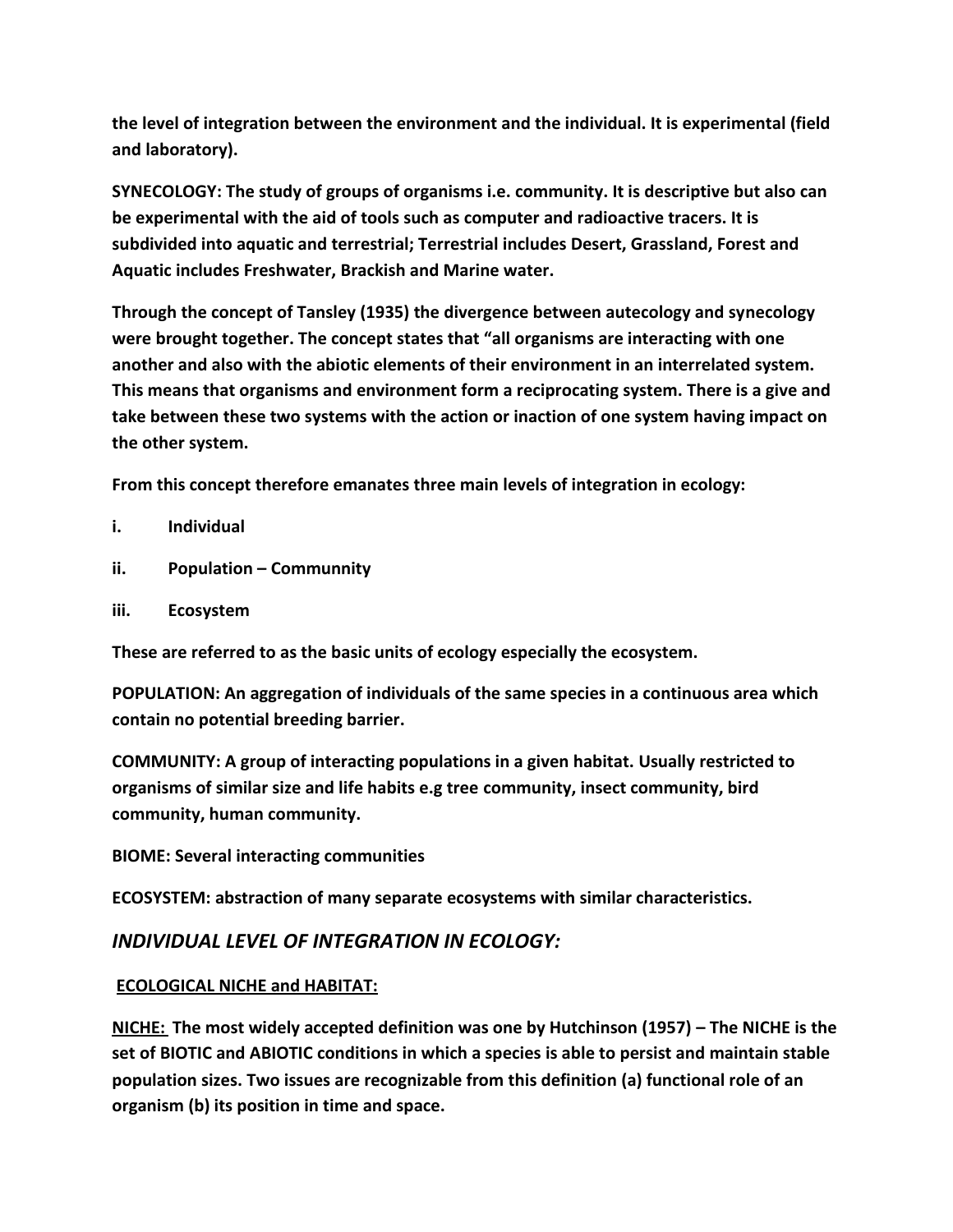**The ecological niche is a central concept in the ecology of organisms and is subdivided into FUNDAMENTAL and REALISED NICHES.**

**FUNDAMENTAL NICHE: the set of environmental conditions under which a species is able to persist.**

**REALISED NICHE: the set of environmental plus ecological conditions under which a species persists.**

**To determine an organisms status/niche in the community the following must be known:**

- **i. Nutrition and source of energy**
- **ii. Rate of metabolism and growth**
- **iii. Effect on other organism.**

**THE HABITAT: This is a related but distinct concept to NICHE that describes the environment over which a species is known to occur and the type of community formed as a result. More specifically, habitat can be defined as regions in environmental space that are composed of multiple dimensions, each representing a biotic or abiotic environmental variable, that is, any component or characteristic of the environment related directly (forage biomass) and quality or indirectly (elelvation) to the use of a location by the animal eg. Aquatic or terrestrial environment.**

**Organisms are subject to environmental pressures but are also modifiers of their habitats by the regulatory feedback between them and their environment.**

# *POPULATION LEVEL OF INTEGRATION IN ECOLOGY:*

**POPULATION: Population is the unit of analysis in Population ecology. A population consists of individuals of the same species that live, interact and migrate through the same niche and habitat. It is a group/aggregation of related individuals (same species) capable of interbreeding and living (occupying) a continuous area that contain no potential breeding barrier.**

**N:B . The organisms are of the same kind**

**They occupy a particular area**

**The population is the structural component of an ecosystem which develops and maintains itself by reproduction i.e. it is a self regulating system.**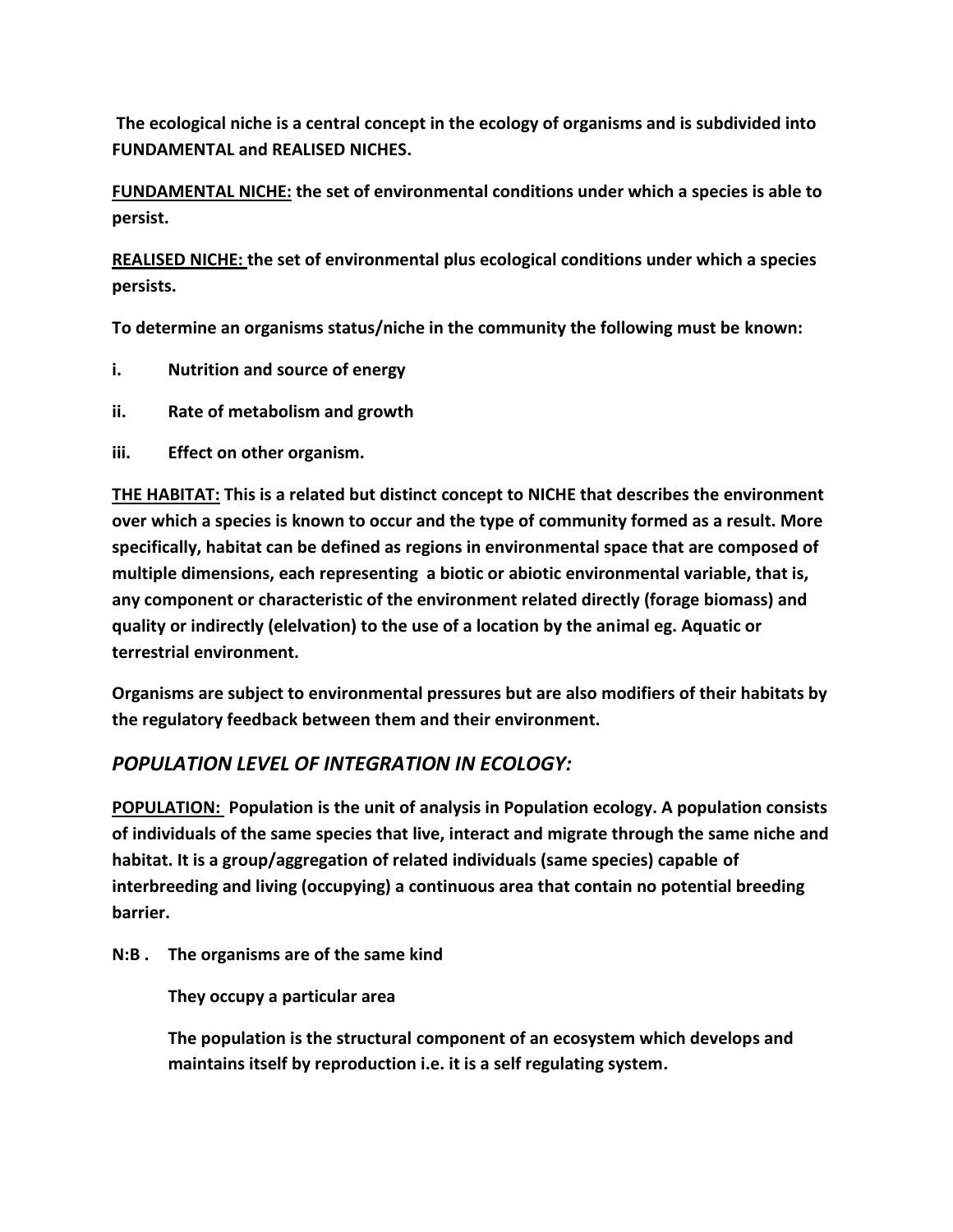**The basic characteristic of a population is its size or density (numbers per unit area or per unit volume)**

**Read on: Malthusian growth Model, Simplified population models, Age structure/pyramid,**

**These Introductory models serve as foundation upon which the discipline of population ecology is built in order to further understand demographic processes in real life study populations and conduct statistical tests.**

**The field of population ecology often uses data on life history and matrix algebra to develop projection matrices on fecundity and survivorship and this information is used in managing wildlife stocks and setting harvest quotas.**

**The population density is dependent on: Natality (birth), Mortality (deaths), Immigration and Emigration**

 **Immigration**

**↓(+)**

**(+)Natality → DENSITY → Mortality (-)**

**↓(-)**

 **Emigration**

**Define the following: Natality (birth), Mortality (deaths), Immigration and Emigration**

### *POPULATION DYNAMICS*

**The term population dynamics is applied to the study of changes in the numbers of organisms in populations and of the factors influencing these changes; It also includes the study of the rates of loss and replacement of individuals and if any regulatory processes tending to keep the numbers steady or at least to prevent excessive changes.**

**It is the aspect of population ecology dealing with forces affecting changes in population densities or affecting the form of population growth.** 

**It is the study of marginal and long-term changes in the numbers, individual weights and age composition of individuals in one or several populations and biological and environmental processes influencing those changes**

**Population dynamics deals with**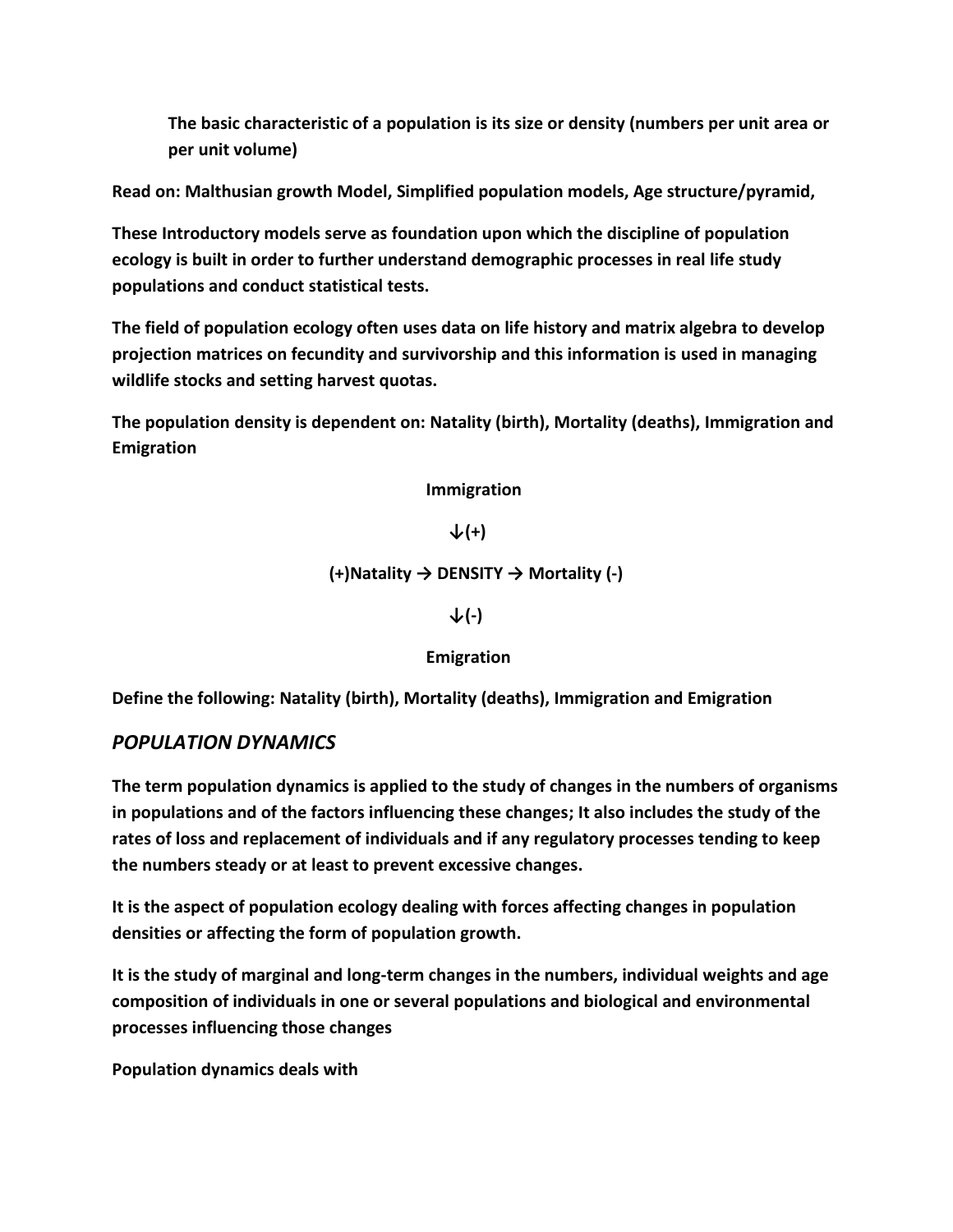- **a. Environmental influences upon populations of organisms ( e.g. temperature influences upon populations, effect of quantity of food supply, effect of moisture, effect of other species –Interspecific interactions, effect of natural enemies, effect of diseases/disease causing organisms or various combinations of these factors)**
- **b. The influence of members of the population upon each other (Intraspecific Interactions) both favourable and adverse**

**Read on: population range, population growth rate, population limiting factors, dispersion(spatial distribution), Survivorship curve**

**Define: Carrying Capacity, biotic potential, environmental resistance.**

# *COMMUNITY LEVEL OF INTEGRATION IN ECOLOGY:*

**This is a sub discipline of ecology which studies the distribution, abundance, demography and interactions between co-existing populations.** 

**The community is a group of interacting populations in a particular habitat. It consists of an assemblage of plants (Producers) and animals (Consumers)living in the same environment and are mutually interdependent.**

**There is great diversity of species in a community and a diversity of physical environment.**

**N:B. In a Community:**

- **i. Diversity is greatest among small organisms**
- **ii. Greatest in the tropics**
- **iii. Number decreases on a latitudinal gradient as we move from North to South.**

# *PRODUCTIVITY/PRODUCTION IN ECOSYSTEMS:*

**Productivity or Production refers to the rate of generation of biomass in an ecosystem. It is usually expressed in units of mass per unit surface (or volume) per unit time, for instance grams per square metre per day. The mass unit may relate to dry matter or to the mass of carbon generated. It is a measurement of the rates of conversion of energy and nutrients into growth.**

**There two major types:**

**PRIMARY PRODUCTIVITY (Productivity of Autotrophs) and SECONDARY PRODUCTIVITY (Productivity of Heterotrophs)**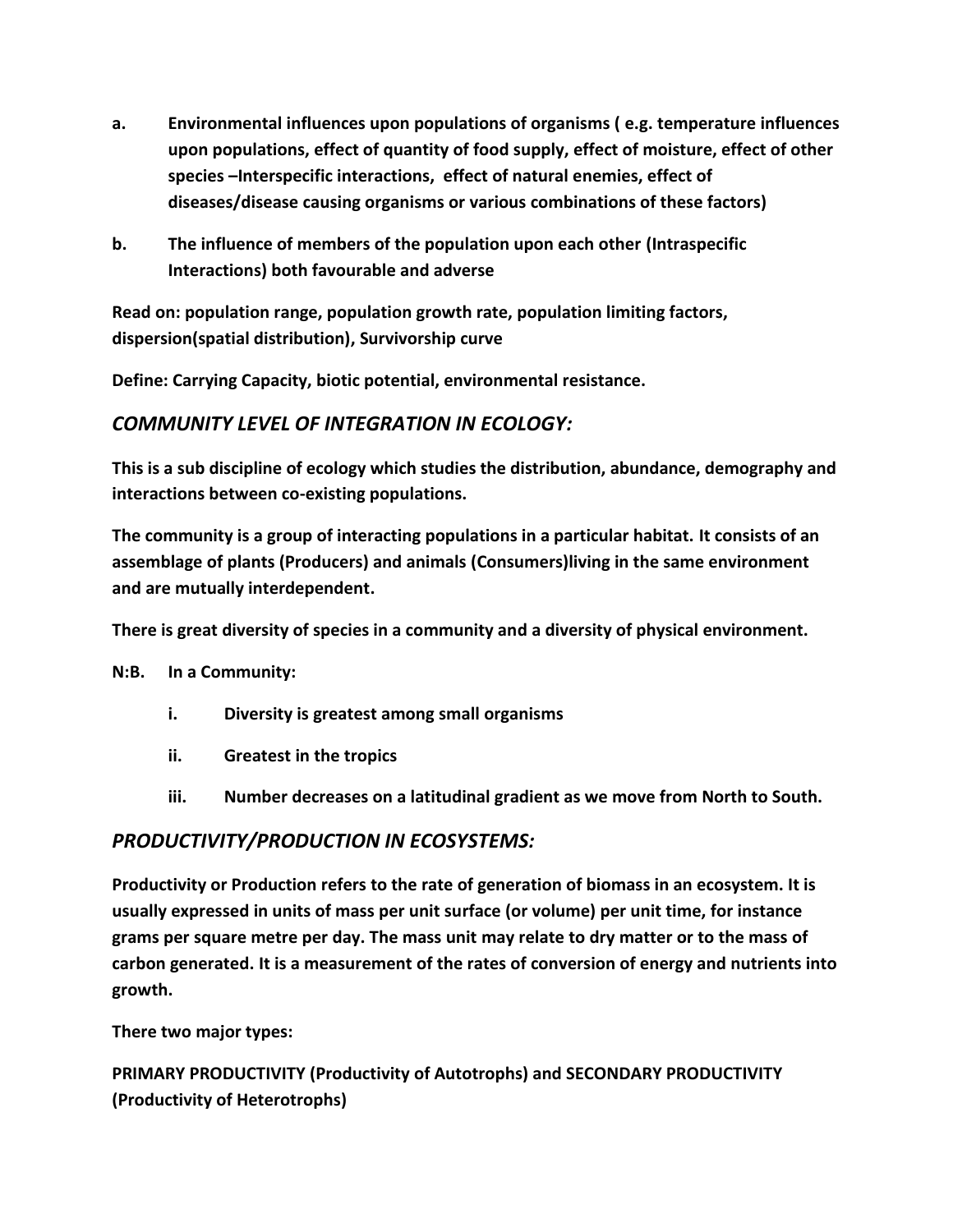**FOOD WEBS AND TROPHIC LEVELS: These are two widely employed conceptual models/maps used to explain the linkages among species in relation to production in the ecosystem and transfer of energy. They are used to illustrate pathways of energy flow in an ecological community, usually starting with solar energy being used by plants during photosynthesis. Food webs can be more complicated depending on which ecological dimension is being mapped such as SPECIES COMPOSITION (types), SPECIES RICHNESS (number), BIOMASS (dry weight of plants and animals), PRODUCTIVITY (rates of conversion of energy and nutrients into growth) and STABILITY (food webs over time).**

### **TROPHIC DYNAMICS:**

**When the relative abundance or biomass of each functional feeding group is stacked into their respective trophic (feeding) levels they naturally sort into a PYRAMID OF NUMBERS .**

**One of the several patterns that is repeated amongst the planet's ecosystems is the emergent pyramidal arrangement or trophic levels with amounts of energy transfer decreasing as species become further removed from the source of production.**

**The size of each level in the pyramid generally represents biomass which can be measured as the dry weight of an organism. Autotrophs may have the highest global proportion of biomass, closely rivalled or surpassed by microbes.**

**Functional trophic groups sort out hierarchically into pyramid trophic levels because it requires adaptations to become a photosynthesizer or a predator, few organisms have the adaptations needed to combine both abilities. Each trophic level contains unrelated species that grouped together because they share common ecological functions.**

**The net effect of direct or indirect relations if called TROPHIC CASCADES.**

## *SOME ELEMENTARY METHODS OF STUDY:*

**Students are expected to undertake some field practical on the following:**

**PRACTICAL 1: COLLECTING DATA AND DATA HANDLING** 

**PRACTICAL 2: ESTIMATION OF POLUATION SIZE USING QUADRAT METHOD**

**PRACTICAL 3: MEASURING ENVIRONMENTAL FACTORS ON LAND**

**PRACTICAL 4: MEASURING ENVIRONMENTAL FACTORS IN WATER**

**PRACTICAL 5: MEASUREMENT OF EDAPHIC FACTORS**